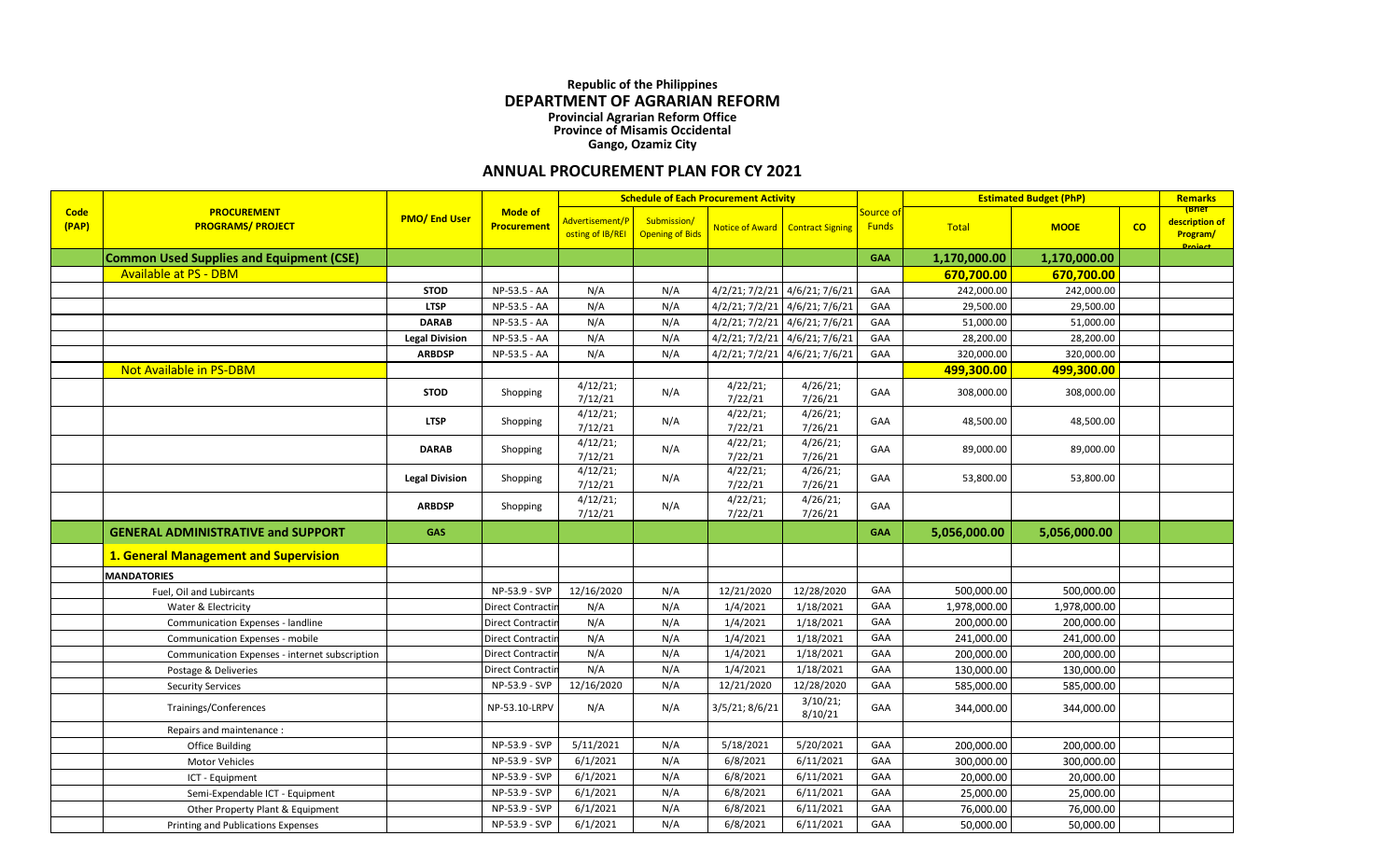| <b>Transportation and Deliveries</b>                  |              | NP-53.9 - SVP             | 6/1/2021   | N/A | 6/8/2021       | 6/11/2021           | GAA        | 207,000.00 | 207,000.00 |  |
|-------------------------------------------------------|--------------|---------------------------|------------|-----|----------------|---------------------|------------|------------|------------|--|
|                                                       |              |                           |            |     |                |                     |            |            |            |  |
| <b>LAND TENURE SECURITY PROGRAM</b>                   | <b>LTSP</b>  |                           |            |     |                |                     | <b>GAA</b> | 355,000.00 | 355,000.00 |  |
|                                                       |              |                           |            |     |                |                     |            |            |            |  |
| <b>Land Acquisition and Distribution</b>              |              |                           |            |     |                |                     |            | 215,000.00 | 215,000.00 |  |
|                                                       |              |                           |            |     |                |                     |            |            |            |  |
| Fuel, Oil and Lubircants                              |              | NP-53.9 - SVP             | 12/16/2020 | N/A | 12/21/2020     | 12/28/2020          | GAA        | 34,000.00  | 34,000.00  |  |
| Trainings/Conferences                                 |              | NP-53.10-LRPV             | N/A        | N/A | 3/5/21; 8/6/21 | 3/10/21;<br>110/21  | GAA        | 94,000.00  | 94,000.00  |  |
| Communication Expenses - landline                     |              | Direct Contracti          | N/A        | N/A | 1/4/2021       | 1/18/2021           | GAA        | 20,000.00  | 20,000.00  |  |
| Communication Expenses - mobile                       |              | Direct Contracti          | N/A        | N/A | 1/4/2021       | 1/18/2021           | GAA        | 20,000.00  | 20,000.00  |  |
| Repairs and maintenance :                             |              |                           |            |     |                |                     |            |            |            |  |
| Motor Vehicle                                         |              | NP-53.9 - SVP             | 6/1/2021   | N/A | 6/8/2021       | 6/11/2021           | GAA        | 47,000.00  | 47,000.00  |  |
|                                                       |              |                           |            |     |                |                     |            |            |            |  |
| <b>Non - Land Transfer Activities</b>                 |              |                           |            |     |                |                     |            | 45,000.00  | 45,000.00  |  |
|                                                       |              |                           |            |     |                |                     |            |            |            |  |
| Fuel, Oil and Lubircants                              |              | NP-53.9 - SVP             | 12/16/2020 | N/A | 12/21/2020     | 12/28/2020          | GAA        | 5,000.00   | 5,000.00   |  |
| Trainings/Conferences                                 |              | NP-53.10-LRPV             | N/A        | N/A | 3/5/21; 8/6/21 | 3/10/21;<br>0/10/21 | GAA        | 20,000.00  | 20,000.00  |  |
| Communication Expenses - mobile                       |              | Direct Contracti          | N/A        | N/A | 1/4/2021       | 1/18/2021           | GAA        | 10,000.00  | 10,000.00  |  |
| Repairs and maintenance:                              |              |                           |            |     |                |                     |            |            |            |  |
| Motor Vehicle                                         |              | NP-53.9 - SVP             | 6/1/2021   | N/A | 6/8/2021       | 6/11/2021           | GAA        | 10,000.00  | 10,000.00  |  |
|                                                       |              |                           |            |     |                |                     |            |            |            |  |
| <b>Post - Land Distribution</b>                       |              |                           |            |     |                |                     |            | 95,000.00  | 95,000.00  |  |
|                                                       |              |                           |            |     |                |                     |            |            |            |  |
| Fuel, Oil and Lubircants                              |              | NP-53.9 - SVP             | 12/16/2020 | N/A | 12/21/2020     | 12/28/2020          | GAA        | 11,000.00  | 11,000.00  |  |
| Trainings/Conferences                                 |              | NP-53.10-LRPV             | N/A        | N/A | 3/5/21; 8/6/21 | 3/10/21;<br>110121  | GAA        | 42,000.00  | 42,000.00  |  |
| Communication Expenses - landline                     |              | Direct Contracti          | N/A        | N/A | 1/4/2021       | 1/18/2021           | GAA        | 21,000.00  | 21,000.00  |  |
| Repairs and maintenance :                             |              |                           |            |     |                |                     |            |            |            |  |
| Motor Vehicle                                         |              | NP-53.9 - SVP             | 6/1/2021   | N/A | 6/8/2021       | 6/11/2021           | GAA        | 21,000.00  | 21,000.00  |  |
|                                                       |              |                           |            |     |                |                     |            |            |            |  |
| <b>AGRARIAN LEGAL SERVICES (ALS) Adjudication</b>     |              |                           |            |     |                |                     |            | 904,000.00 | 904,000.00 |  |
| <b>Adjudication of Agrarian Reform Cases</b>          | <b>DARAB</b> |                           |            |     |                |                     |            | 569,000.00 | 569,000.00 |  |
|                                                       |              |                           |            |     |                |                     |            |            |            |  |
| Fuel, Oil and Lubircants                              |              | NP-53.9 - SVP             | 12/16/2020 | N/A | 12/21/2020     | 12/28/2020          | GAA        | 50,000.00  | 50,000.00  |  |
| Trainings/Conferences/Assessment                      |              | NP-53.10-LRPV             | N/A        | N/A | 3/5/21; 8/6/21 | 3/1U/Z1;<br>14012   | GAA        | 300,000.00 | 300,000.00 |  |
| Postage and Delivery Services                         |              | <b>Direct Contraction</b> | N/A        | N/A | 1/4/2021       | 1/18/2021           | GAA        | 12,000.00  | 12,000.00  |  |
| Repairs and maintenance:                              |              |                           |            |     |                |                     |            |            |            |  |
| <b>Office Building</b>                                |              | NP-53.9 - SVP             | 5/11/2021  | N/A | 5/18/2021      | 5/20/2021           | GAA        | 15,000.00  | 15,000.00  |  |
| Motor Vehicles                                        |              | NP-53.9 - SVP             | 6/1/2021   | N/A | 6/8/2021       | 6/11/2021           | GAA        | 50,000.00  | 50,000.00  |  |
| <b>Office Equuipment</b>                              |              | NP-53.9 - SVP             | 6/1/2021   | N/A | 6/8/2021       | 6/11/2021           | GAA        | 5,000.00   | 5,000.00   |  |
| ICT - Equipment                                       |              | NP-53.9 - SVP             | 6/1/2021   | N/A | 6/8/2021       | 6/11/2021           | GAA        | 5,000.00   | 5,000.00   |  |
| Communication Expenses - mobile                       |              | <b>Direct Contractir</b>  | N/A        | N/A | 1/4/2021       | 1/18/2021           | GAA        | 42,000.00  | 42,000.00  |  |
| <b>Communication Expenses - Internet Subscription</b> |              | Direct Contracti          | N/A        | N/A | 1/4/2021       | 1/18/2021           | GAA        | 36,000.00  | 36,000.00  |  |
| Repairs and maintenance :                             |              |                           |            |     |                |                     |            |            |            |  |
| Semi-Expendable Office equipment                      |              | NP-53.9 - SVP             | 6/1/2021   | N/A | 6/8/2021       | 6/11/2021           | GAA        | 10,000.00  | 10,000.00  |  |
| Semi-Expendable ICT Equipment                         |              | NP-53.9 - SVP             | 6/1/2021   | N/A | 6/8/2021       | 6/11/2021           | GAA        | 20,000.00  | 20,000.00  |  |
| <b>Advertising Expenses</b>                           |              | NP-53.9 - SVP             | 6/1/2021   | N/A | 6/8/2021       | 6/11/2021           | GAA        | 12,000.00  | 12,000.00  |  |
| Printing and Publications Expenses                    |              | NP-53.9 - SVP             | 6/1/2021   | N/A | 6/8/2021       | 6/11/2021           | GAA        | 12,000.00  | 12,000.00  |  |
|                                                       |              |                           |            |     |                |                     |            |            |            |  |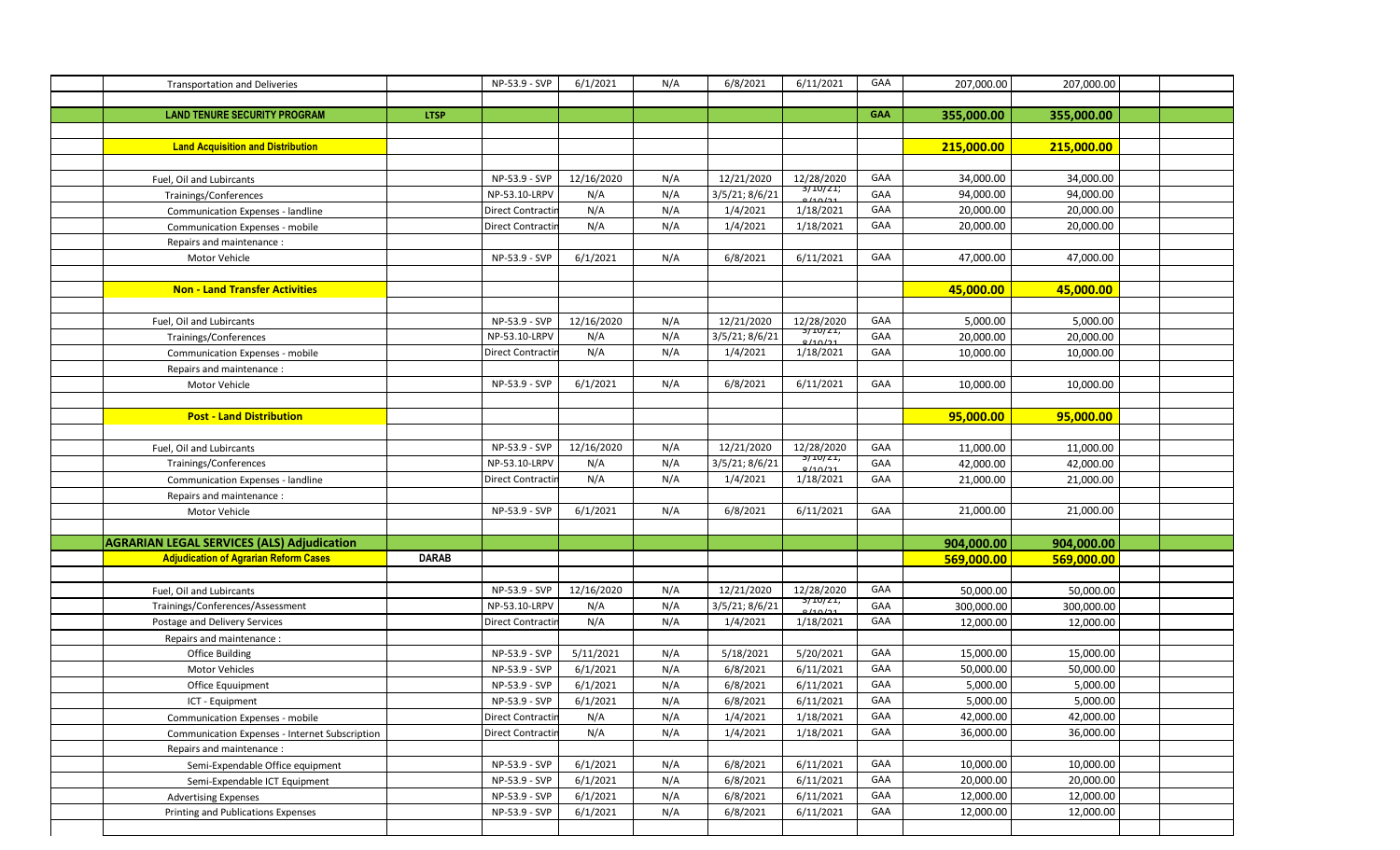| <b>Resolution of Agrarian Law Implementation Cases</b>                       | <b>Legal Division</b> |                          |            |     |                |                     |            | 91,000.00    | 91,000.00    |  |
|------------------------------------------------------------------------------|-----------------------|--------------------------|------------|-----|----------------|---------------------|------------|--------------|--------------|--|
|                                                                              |                       |                          |            |     |                |                     |            |              |              |  |
| Trainings/Conferences/Assessment                                             |                       | NP-53.10-LRPV            | N/A        | N/A | 3/5/21; 8/6/21 | 3/10/21;<br>0/10/21 | GAA        | 71,000.00    | 71,000.00    |  |
| Fuel, Oil and Lubircants                                                     |                       | NP-53.9 - SVP            | 12/16/2020 | N/A | 12/21/2020     | 12/28/2020          | GAA        | 5,000.00     | 5,000.00     |  |
| Printing and Publications Expenses                                           |                       | NP-53.9 - SVP            | 6/1/2021   | N/A | 6/8/2021       | 6/11/2021           | GAA        | 5,000.00     | 5,000.00     |  |
| Communication Expenses - landline                                            |                       | Direct Contractii        | N/A        | N/A | 1/4/2021       | 1/18/2021           | GAA        | 10,000.00    | 10,000.00    |  |
|                                                                              |                       |                          |            |     |                |                     |            |              |              |  |
| <b>Provission of Agrarian Legal Assistance</b>                               | <b>Legal Division</b> |                          |            |     |                |                     |            | 244,000.00   | 244,000.00   |  |
|                                                                              |                       |                          |            |     |                |                     |            |              |              |  |
| Fuel, Oil and Lubircants                                                     |                       | NP-53.9 - SVP            | 12/16/2020 | N/A | 12/21/2020     | 12/28/2020          | GAA        | 5,000.00     | 5,000.00     |  |
| Trainings/Conferences/Assessment                                             |                       | NP-53.10-LRPV            | N/A        | N/A | 3/5/21; 8/6/21 | 3/1U/ZI;<br>0/10/21 | GAA        | 160,000.00   | 160,000.00   |  |
| Repairs and maintenance :                                                    |                       |                          |            |     |                |                     |            |              |              |  |
| <b>Office Building</b>                                                       |                       | NP-53.9 - SVP            | 5/11/2021  | N/A | 5/18/2021      | 5/20/2021           | GAA        | 10,000.00    | 10,000.00    |  |
| Office Equipment                                                             |                       | NP-53.9 - SVP            | 6/1/2021   | N/A | 6/8/2021       | 6/11/2021           | GAA        | 5,000.00     | 5,000.00     |  |
| <b>ICT Equipment</b>                                                         |                       | NP-53.9 - SVP            | 6/1/2021   | N/A | 6/8/2021       | 6/11/2021           | GAA        | 5,000.00     | 5,000.00     |  |
| Motor Vehicle                                                                |                       | NP-53.9 - SVP            | 6/1/2021   | N/A | 6/8/2021       | 6/11/2021           | GAA        | 5,000.00     | 5,000.00     |  |
| Communication Expenses - mobile                                              |                       | Direct Contracti         | N/A        | N/A | 1/4/2021       | 1/18/2021           | GAA        | 18,000.00    | 18,000.00    |  |
| Communication Expenses - landline                                            |                       | Direct Contractii        | N/A        | N/A | 1/4/2021       | 1/18/2021           | GAA        | 15,000.00    | 15,000.00    |  |
| Communication Expenses - internet subscription                               |                       | Direct Contractii        | N/A        | N/A | 1/4/2021       | 1/18/2021           | GAA        | 6,000.00     | 6,000.00     |  |
| Postage & Courier Services                                                   |                       | Direct Contractii        | N/A        | N/A | 1/4/2021       | 1/18/2021           | GAA        | 10,000.00    | 10,000.00    |  |
| Printing and Publications Expenses                                           |                       | NP-53.9 - SVP            | 6/1/2021   | N/A | 6/8/2021       | 6/11/2021           | GAA        | 5,000.00     | 5,000.00     |  |
|                                                                              |                       |                          |            |     |                |                     |            |              |              |  |
| AGRARIAN REFORM BEBEFICIARIES DEVELOPMENT & SUSTAINABILITY PROGRAM           | <b>ARBDSP</b>         |                          |            |     |                |                     | <b>GAA</b> | 6,447,000.00 | 6,447,000.00 |  |
|                                                                              |                       |                          |            |     |                |                     |            |              |              |  |
| 1) Supervision and management for effective delivery of support<br>services. |                       |                          |            |     |                |                     |            | 394,000.00   | 394,000.00   |  |
|                                                                              |                       |                          |            |     |                |                     |            |              |              |  |
| Trainings/Conferences/Assessment                                             |                       | NP-53.10-LRPV            | N/A        | N/A | 3/5/21; 8/6/21 | 3/1U/ZI;            | GAA        | 264,000.00   | 264,000.00   |  |
| Fuel, Oil and Lubircants                                                     |                       | NP-53.9 - SVP            | 12/16/2020 | N/A | 12/21/2020     | 12/28/2020          | GAA        | 80,000.00    | 80,000.00    |  |
| <b>Communication Expenses:</b>                                               |                       |                          |            |     |                |                     |            |              |              |  |
| Mobile                                                                       |                       | Direct Contracti         | N/A        | N/A | 1/4/2021       | 1/18/2021           | GAA        | 12,000.00    | 12,000.00    |  |
| Landline                                                                     |                       | Direct Contractio        | N/A        | N/A | 1/4/2021       | 1/18/2021           | GAA        | 8,000.00     | 8,000.00     |  |
| Repairs and maintenance :                                                    |                       |                          |            |     |                |                     |            |              |              |  |
| <b>Motor Vehicles</b>                                                        |                       | NP-53.9 - SVP            | 6/1/2021   | N/A | 6/8/2021       | 6/11/2021           | GAA        | 30,000.00    | 30,000.00    |  |
|                                                                              |                       |                          |            |     |                |                     |            |              |              |  |
| 2) Social Infrastructure Building (SIB)                                      |                       |                          |            |     |                |                     |            | 625,000.00   | 625,000.00   |  |
|                                                                              |                       |                          |            |     |                |                     |            |              |              |  |
| Trainings/Conferences/Assessment                                             |                       | NP-53.10-LRPV            | N/A        | N/A | 3/5/21; 8/6/21 | 3/ 1U/ Z 1;         | GAA        | 585,000.00   | 585,000.00   |  |
| <b>Communication Expenses:</b>                                               |                       |                          |            |     |                |                     |            |              |              |  |
| Mobile                                                                       |                       | Direct Contractir        | N/A        | N/A | 1/4/2021       | 1/18/2021           | GAA        | 10,000.00    | 10,000.00    |  |
| Landline                                                                     |                       | <b>Direct Contractir</b> | N/A        | N/A | 1/4/2021       | 1/18/2021           | GAA        | 30,000.00    | 30,000.00    |  |
|                                                                              |                       |                          |            |     |                |                     |            |              |              |  |
| 3) Enterprise Development & Economic Support                                 |                       |                          |            |     |                |                     |            | 2,978,000.00 | 2,978,000.00 |  |
|                                                                              |                       |                          |            |     |                |                     |            |              |              |  |
| Trainings/Conferences/Assessment                                             |                       | NP-53.10-LRPV            | N/A        | N/A | 3/5/21; 8/6/21 | 3/1U/Z1;<br>11012   | GAA        | 1,208,000.00 | 1,208,000.00 |  |
| Fuel, Oil and Lubircants                                                     |                       | NP-53.9 - SVP            | 12/16/2020 | N/A | 12/21/2020     | 12/28/2020          | GAA        | 120,000.00   | 120,000.00   |  |
| <b>Communication Expenses:</b><br>Mobile                                     |                       | Direct Contractir        | N/A        | N/A | 1/4/2021       | 1/18/2021           | GAA        | 48,000.00    | 48,000.00    |  |